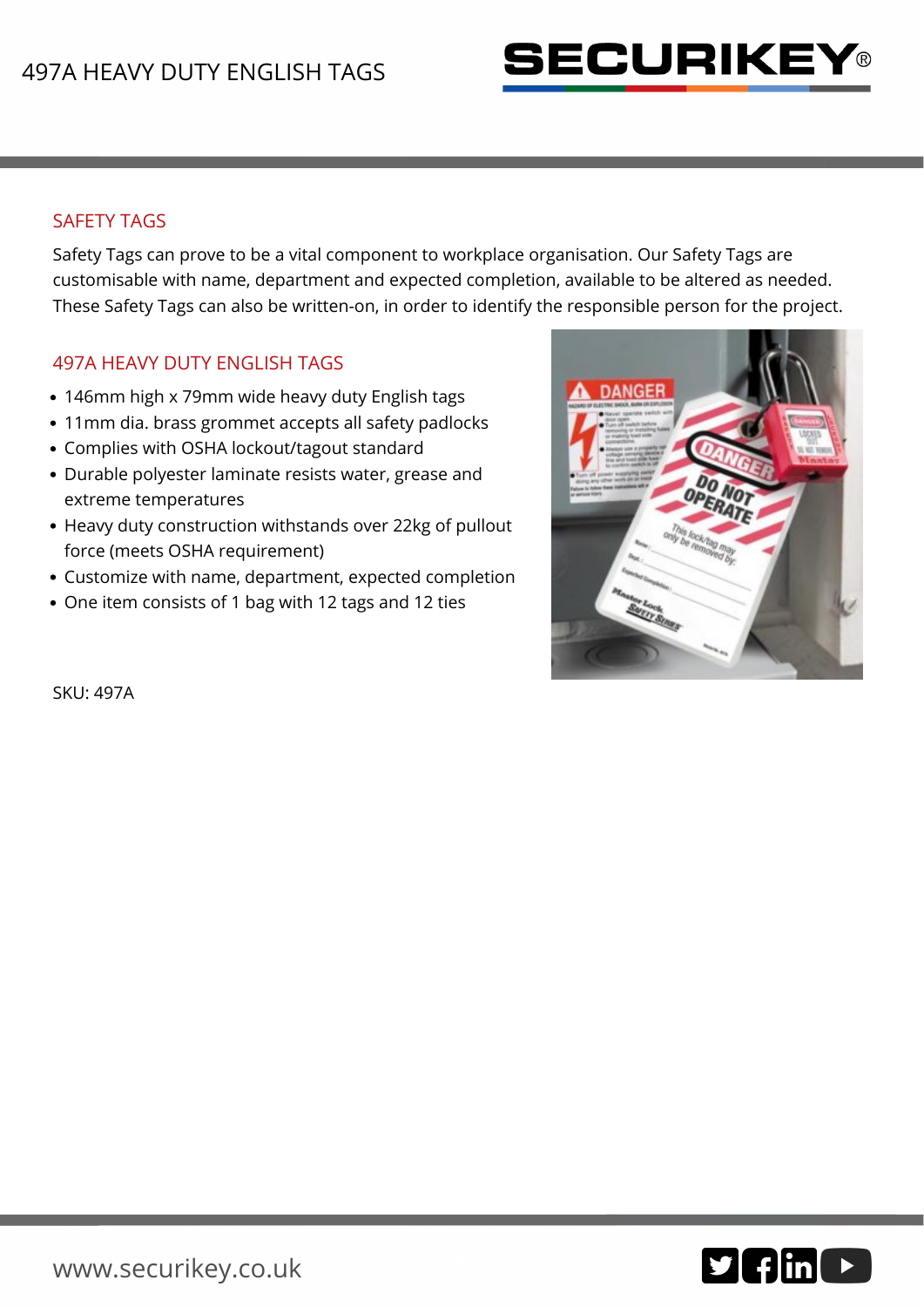

## ADDITIONAL INFORMATION

| Weight            | 0.110 kg                     |
|-------------------|------------------------------|
| <b>Dimensions</b> | 229 (H) x 89 (W) x 25 (D) mm |

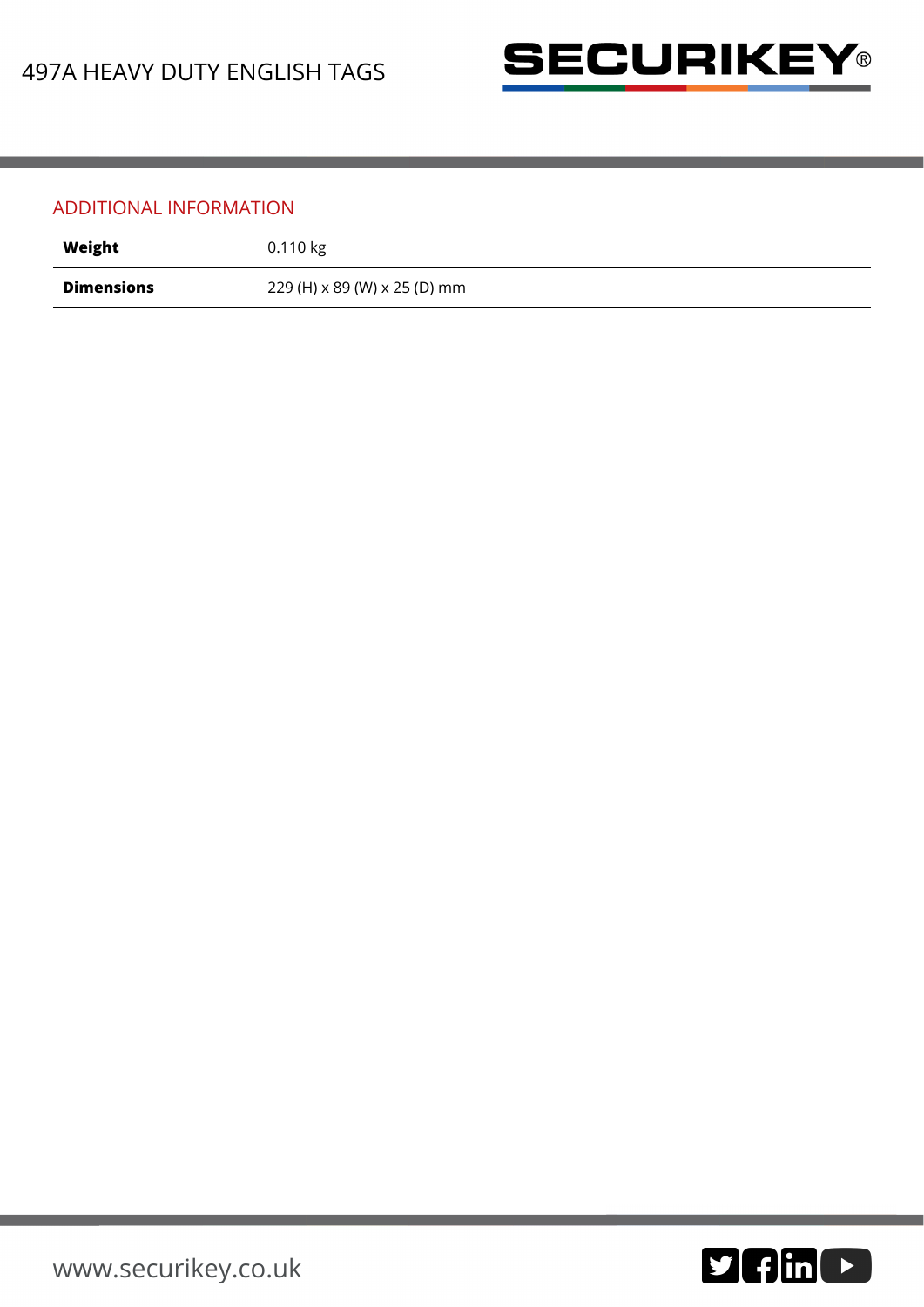

## 497A HEAVY DUTY ENGLISH TAGS IMAGES



497A - Heavy Duty English Tags